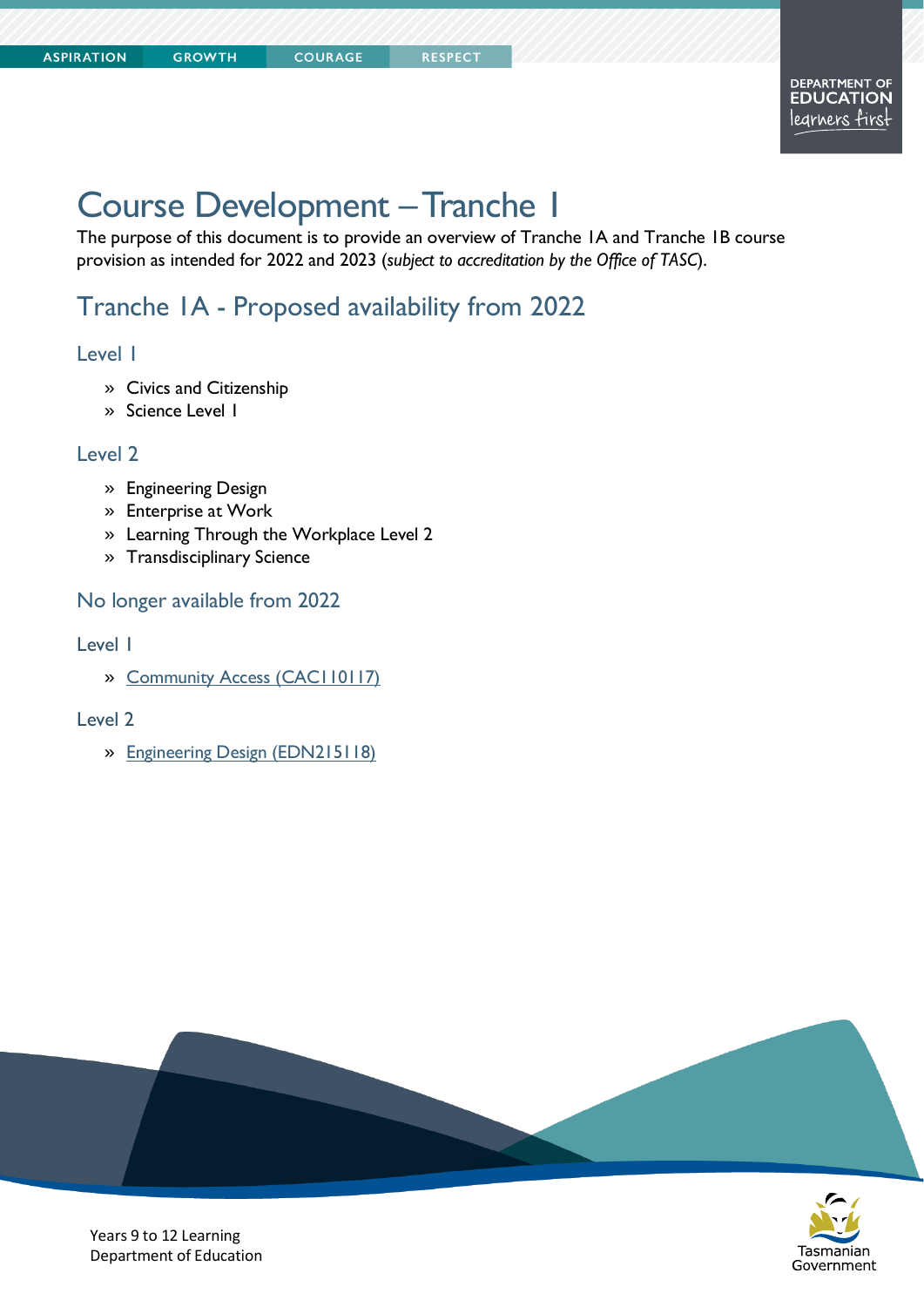# Tranche 1B - Proposed availability from 2023

### Level 1

- » Arts
- » Digital Projects
- » English Inquiry
- » Essential Mathematics
- » Health Studies
- » Outdoor Education

### Level 2

- » Biology
- » Chinese
- » Contemporary Music and Song Writing
- » English Inquiry
- » Essential Mathematics
- » French
- » General Mathematics
- » German
- » Global Futures
- » Health Care
- » Italian
- » Japanese
- » Outdoor Education
- » Studies of Religion
- » Visual Art

# Level 3

- » Engineering Design
- » English Inquiry
- » General Mathematics
- » Global Futures
- » Learning Through the Workplace
- » Outdoor Education
- » Studies of Religion
- » Transdisciplinary Science
- » Visual Art